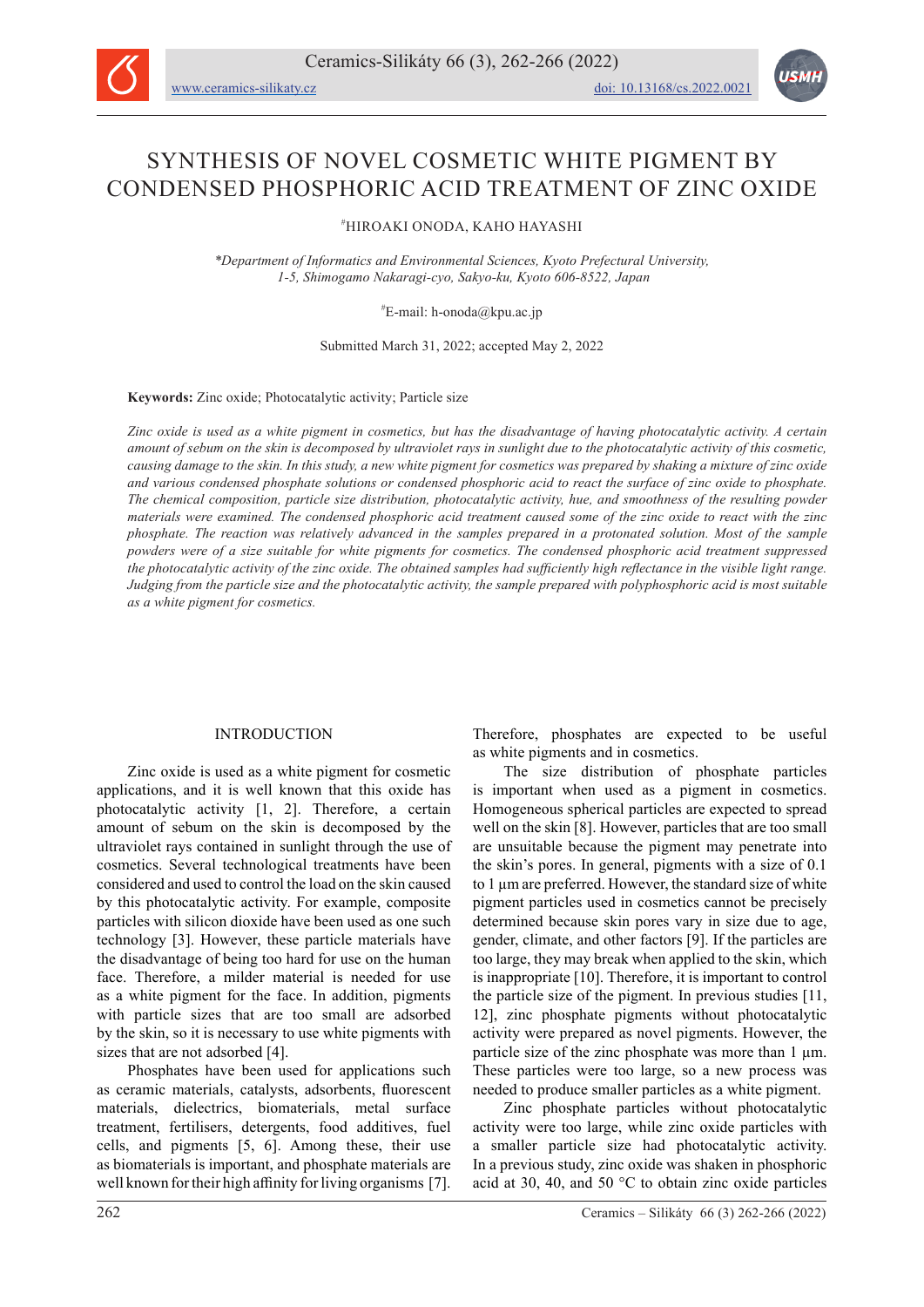coated with zinc phosphate [13]. The target particles have a core-shell structure with a core of zinc oxide and a shell of zinc phosphate without photocatalytic activity. However, the resulting zinc phosphate-coated zinc oxide contained particles larger than 10 µm. This was considered to be due to the formation of more zinc phosphate on the surface of the zinc oxide due to the high reactivity of the phosphoric acid treatment. The aim of this study was to obtain submicrometre-sized white pigments with suppressed photocatalytic activity by using various condensed phosphoric acids, which are less reactive than phosphoric acid.

It is known that phosphates can be converted to various condensed phosphates by heating or other means. These condensed phosphates have different reactivity from non-condensed orthophosphates, and it is expected that new materials can be obtained by using these condensed phosphates. In a previous study, novel white pigments for cosmetics were prepared by a condensed phosphate treatment of titanium dioxide [14]. The results showed that condensed phosphates are suitable for mild phosphoric acid coatings.

In this study, new white pigments were prepared from zinc oxide and various condensed phosphate solutions or condensed phosphoric acid. The chemical composition, particle size distribution, photocatalytic activity, hue, and smoothness of the obtained samples were investigated for cosmetic applications.

## EXPERIMENTAL

Sodium pyrophosphate,  $Na<sub>4</sub>P<sub>2</sub>O<sub>7</sub>$ , was synthesised by heating disodium hydrogen phosphate  $(Na_2HPO_4)$ at 400 °C for 5 h [14]. Sodium triphosphate  $(Na_5P_3O_{10})$ was synthesised by heating a mixture of disodium hydrogen phosphate  $(Na_2HPO_4)$  and sodium dihydrogen phosphate (NaH<sub>2</sub>PO<sub>4</sub>) at a Na<sub>2</sub>HPO<sub>4</sub>/NaH<sub>2</sub>PO<sub>4</sub> ratio of 2/1 at 400 °C for 5 h. Sodium polyphosphate, NaPO<sub>3</sub>, was synthesised by heating sodium dihydrogen phosphate, NaH<sub>2</sub>PO<sub>4</sub> at 700 °C for 2 h, followed by rapid cooling. This salt, sodium polyphosphate, is known to be an inorganic phosphate polymer with a polymerisation number of about 110 [15].

Various sodium condensed phosphate solutions (phosphorus; 0.05 mol∙L-1) were prepared with sodium pyrophosphate  $(Na_4P_2O_7)$ , triphosphate  $(Na_5P_3O_{10})$ , and polyphosphate  $(NaPO<sub>3</sub>)$  synthesised as described above. Pyrophosphoric acid  $(H_4P_2O_7)$ , triphosphoric acid  $(H_5P_3O_{10})$ , and poly-phosphoric acid  $(HPO_3)$ (phosphorus; 0.05 mol∙L-1) were prepared with a cation exchange resin (DOWEX TM 50WX8, 100-200 mesh) and each condensed phosphate solution.

Zinc oxide was added to 50 mL of the above condensed phosphate solution or condensed phosphoric acid at a P/Zn molar ratio of 1/2 in a glass tube. These mixtures were shaken in hot water (50 ºC) at a shaking rate of 100 times/min for 1 h [13, 14]. The powder samples were decanted, washed with water, and dried at 50 ºC over 3 days. All the chemicals were commercially pure (FUJIFILM Wako Pure Chemical Corp., Osaka, Japan) and used without further purification.

The crystalline phase compositions of these materials were analysed using X-ray diffraction (XRD). The XRD patterns were recorded on an X-ray diffractometer (MiniFlex; Rigaku Corp., Akishima, Japan) using monochromatic CuKα rays. The infrared (IR) spectra were measured on a HORIBA FT-IR 720 (Horiba Ltd., Kyoto, Japan) using the KBr disk method. To estimate the ratios of the phosphorus and zinc in the samples, a portion of the sample was dissolved in a nitric acid solution. These ratios were calculated from the results with the Agilent 4200 Microwave Plasma Atomic Emission Spectroscopy (MP-AES). The particle size distributions of these materials were measured using a centrifugal precipitation particle-size distribution analyser (SA-CP3L, Shimadzu Corp., Kyoto, Japan).

The cosmetic properties were evaluated by the photocatalytic activity, hue, and smoothness. The photocatalytic activity of samples was estimated with the degradation of methylene blue upon irradiation with a 365 nm light source [16,17]. A sample weighing 0.01 g was placed in 4 mL of methylene blue solution  $(1.0 \times 10^{-5} \text{ mol} \cdot \text{L}^{-1})$ , and then this solution was irradiated. The decrease in the absorption at about 660 nm was estimated for 120 min.

The colour of the phosphate pigments was estimated by the ultraviolet–visible (UV–Vis) reflectance spectra using a spectrometer (UV2100; Shimadzu Corp., Kyoto, Japan) (reference compound;  $BaSO<sub>4</sub>$ ). The whiteness was also estimated in L\*a\*b\* colour space using a TES135 plus colour analyser (TES Electrical Electronic Corp., Taipei, Taiwan) (an average of 5 times).

The smoothness of the sample powder was evaluated by static friction resistance on artificial leather using a Portable Friction Meter 94i-II (SHINTO Scientific Co., Ltd., Tokyo, Japan). The sample powder was applied on the artificial leather and the sensor was run on it.

### RESULTS AND DISCUSSION

### Chemical composition and powder properties

Figure 1 shows the XRD patterns of the samples prepared with various condensed phosphate solutions. All the samples showed the XRD peak patterns attributed to zinc oxide. Regardless of the type of condensed phosphate or H/Na type, no new peaks were observed due to the condensed phosphate treatment. Figure 2 shows the IR spectra of the samples prepared with various condensed phosphate solutions. In all the samples, an absorption peak due to zinc oxide at  $400 - 600$  cm<sup>-1</sup> and peaks due to phosphate at about 920 and 1130 cm-1 were identified. This confirmed that all the samples had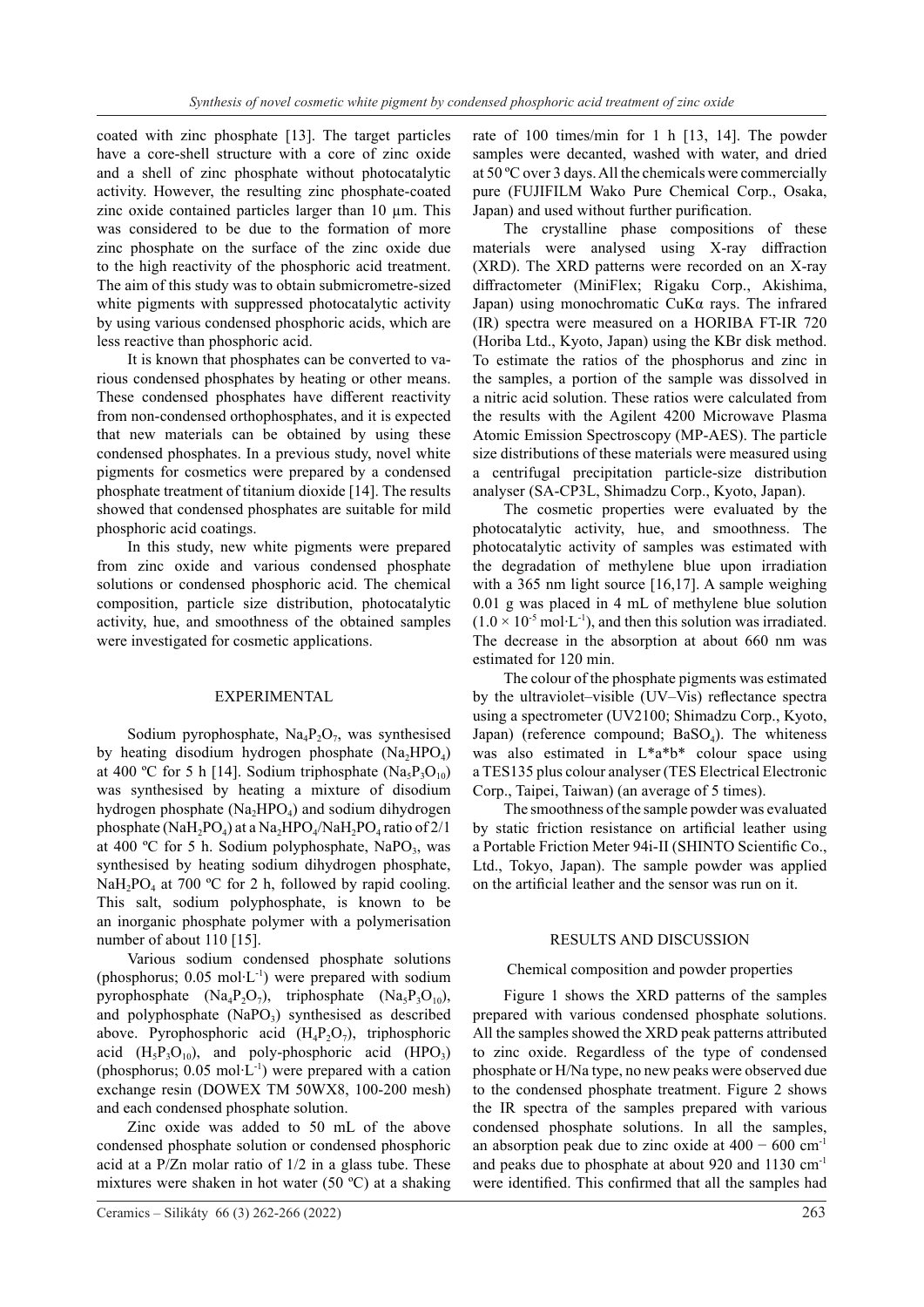a zinc oxide portion and a phosphate portion. The MP-AES analysis was performed to evaluate the proportion of the phosphate in the samples. Table 1 shows the P/Zn ratio of the samples prepared with various condensed phosphate solutions. The samples treated with the H-type solutions indicated a higher P/Zn ratio than those with the Na-type solutions. This may be attributed to the lower pH value of the H-type solution, which makes it more reactive.

Table 1. P/Zn ratio, L\* value and static friction resistance (S.F.R.) of the samples prepared with various condensed phosphate solutions.

| Phosphate | Na/H | pH    | P/Zn     | $L^*$ value | $S.F.R./-$ |
|-----------|------|-------|----------|-------------|------------|
| ZnO       |      |       | $\Omega$ | 96.10       | 0.664      |
| Pyro-     | Na   | 10.85 | 0.075    | 99.54       | 0.469      |
| Pyro-     | Н    | 1.38  | 0.121    | 98.11       | 0.441      |
| Tri-      | Na   | 10.22 | 0.062    | 97.20       | 0.336      |
| Tri-      | Н    | 1.87  | 0.134    | 98.38       | 0.545      |
| Poly-     | Na   | 6.68  | 0.062    | 98.77       | 0.397      |
| Poly-     | Н    | 1.86  | 0.131    | 99.73       | 0.538      |

Figure 3 shows the particle size distribution of the samples prepared with various condensed phosphate solutions. White pigments for cosmetics are generally considered to be desirable in the size range of 0.1 to 1 μm. The samples prepared in this study had a high percentage of particles less than 1 µm and were suitable for this application size. In particular, the sample prepared with polyphosphoric acid had the lowest percentage of particles larger than 1 µm (Figure 3f).



Figure 1. XRD patterns of the samples prepared with various condensed phosphate solutions, (a)  $Na_4P_2O_7$ , (b)  $H_4P_2O_7$ , (c)  $\text{Na}_5\text{P}_3\text{O}_{10}$ , (d)  $\text{H}_5\text{P}_3\text{O}_{10}$ , (e)  $\text{NaPO}_3$ , and (f)  $\text{HPO}_3$ ,  $\Diamond$  ZnO.



Figure 2. IR spectra of the samples prepared with various condensed phosphate solutions, (a)  $\text{Na}_4\text{P}_2\text{O}_7$ , (b)  $\text{H}_4\text{P}_2\text{O}_7$ , (c)  $\text{Na}_5\text{P}_3\text{O}_{10}$ , (d)  $\text{H}_5\text{P}_3\text{O}_{10}$ , (e)  $\text{NaPO}_3$  and (f)  $\text{HPO}_3$ .



Figure 3. Particle size distribution of the samples prepared with various condensed phosphate solutions, (a)  $\text{Na}_4\text{P}_2\text{O}_7$ , (b)  $H_4P_2O_7$ , (c)  $Na_5P_3O_{10}$ , (d)  $H_5P_3O_{10}$ , (e) NaPO<sub>3</sub> and (f) HPO<sub>3</sub>.

#### Cosmetic properties

Figure 4 shows the photocatalytic activity of the samples prepared with various condensed phosphate solutions. Methylene blue was decomposed with the original zinc oxide using UV radiation (Figure 4b). On the other hand, the samples treated with the H-type solutions showed a high residual ratio of methylene blue (Figure 4d, f, h), indicating that their photocatalytic activities were low. In particular, the photocatalytic activities of the samples prepared with triphosphoric acid and polyphosphoric acid were low. The phosphoric acid treatment formed zinc phosphate on the particle surface,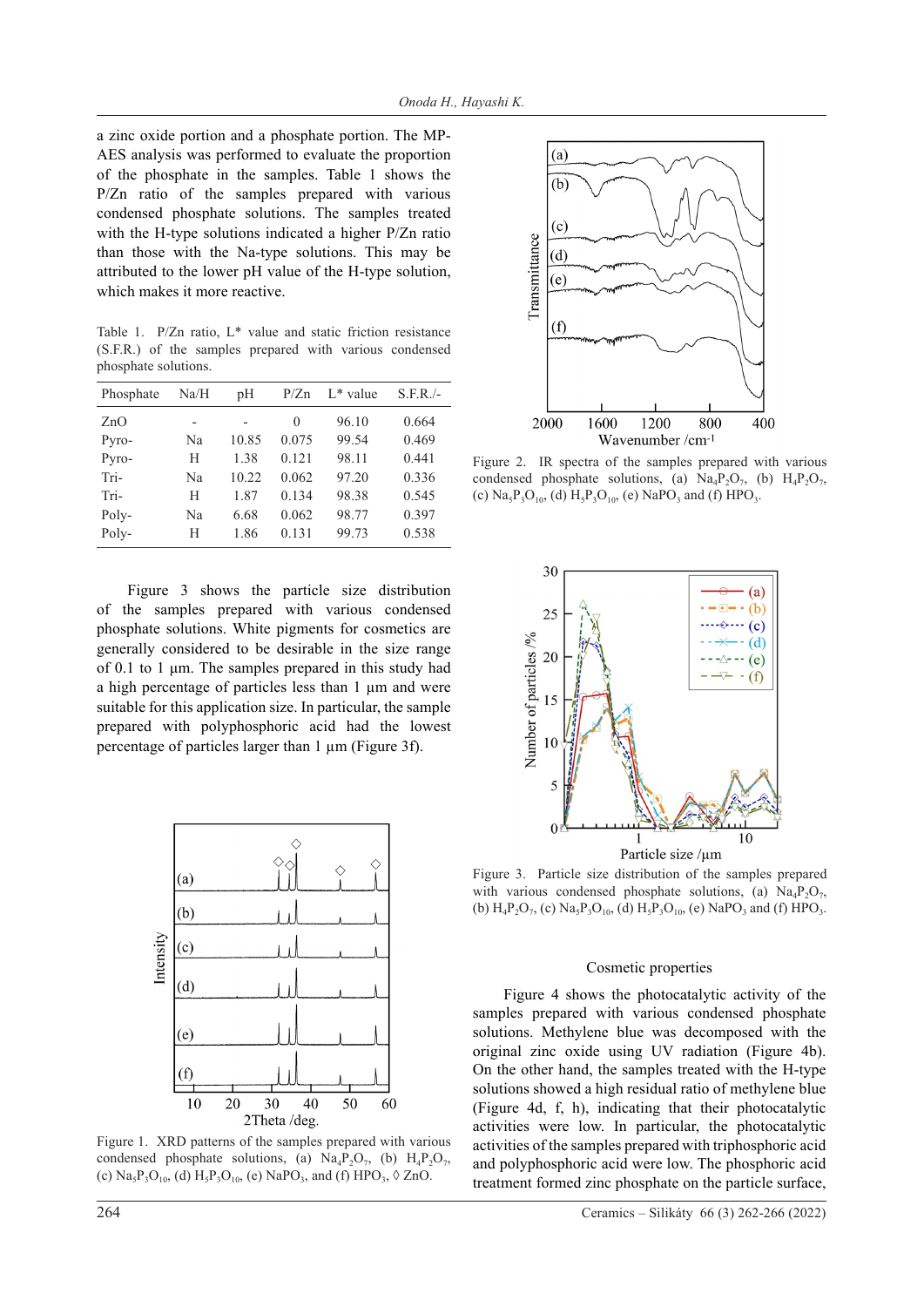which has no photocatalytic activity [11, 12], which may have reduced the overall photocatalytic activity of the sample powder. The samples treated with the Na-type solution showed relatively high photocatalytic activity (Figure 4c, e, g). This was due to the low reactivity of the Na-type solution, which resulted in less zinc phosphate formation. In particular, the sample prepared with the sodium polyphosphate solution showed photocatalytic activity comparable to that of zinc oxide.



Figure 4. Photocatalytic activity of the samples prepared with various condensed phosphate solutions, (a) blank, (b) original ZnO, (c) Na<sub>4</sub>P<sub>2</sub>O<sub>7</sub>, (d) H<sub>4</sub>P<sub>2</sub>O<sub>7</sub>, (e) Na<sub>5</sub>P<sub>3</sub>O<sub>10</sub>, (f) H<sub>5</sub>P<sub>3</sub>O<sub>10</sub>, (g) NaPO<sub>3</sub> and (h)  $HPO<sub>3</sub>$ .



Figure 5. UV-Vis reflectance spectra of the samples prepared with various condensed phosphate solutions, (a)  $\text{Na}_4\text{P}_2\text{O}_7$ , (b)  $H_4P_2O_7$ , (c)  $Na_5P_3O_{10}$ , (d)  $H_5P_3O_{10}$ , (e)  $NaPO_3$  and (f)  $HPO_3$ .

Figure 5 shows the UV-visible reflectance spectra of the samples treated with various condensed phosphate solutions. All the samples showed high reflectance in the visible light region. Since zinc phosphate shows high reflectance in the UV region, it was expected to show some reflectance in that region. However, all of the samples prepared in this study showed weak reflectance. This may be due to the fact that the ratio of zinc phosphate was too small.

The colour of sample powder was also estimated by  $L^*a^*b^*$  colour space. The  $L^*$  values of the samples prepared with various condensed phosphate solutions are shown in Table 1. Note that the a\* and b\* values are not shown because they are all close to 0. All the samples showed higher L\* values than zinc oxide, indicating that the obtained samples are suitable as white pigments. These L\* results corresponded to the UV-Vis reflectance spectra of the samples.

As mentioned above, pigments with high smoothness spread better on the skin. Therefore, the smoothness of the powders is also important in cosmetics [18]. Table 1 shows the static friction resistance values of the samples prepared with various condensed phosphate solutions. Low static frictional resistance means high smoothness. All the samples prepared in this study showed higher smoothness than the original zinc oxide, indicating that they are suitable as white pigments for cosmetics.

## **CONCLUSIONS**

Zinc oxide was shaken in various condensed phosphate solutions or condensed phosphoric acid. In this process, some of the zinc oxide reacted with the zinc phosphate. In particular, the samples prepared in the H-type solutions reacted more to zinc phosphate than the sample prepared in the Na-type solution. The samples prepared in this study contained a high proportion of particles less than  $1 \mu m$ , which are suitable for white pigments in cosmetics. The sample prepared using polyphosphoric acid had the lowest ratio of particles larger than 1 µm. Furthermore, the photocatalytic activity of the sample prepared using triphosphoric acid or polyphosphoric acid was extremely suppressed. The obtained samples had sufficiently high reflectance in the visible light region. The samples prepared in this study exhibited higher whiteness  $(L^*)$  than the original zinc oxide. All the samples had higher smoothness than the zinc oxide. The results of the particle size distribution and photocatalytic activity indicate that the sample prepared with polyphosphoric acid is the most suitable white pigment for cosmetic use.

#### Acknowledgments

*We are grateful to Prof. Yoshiyuki Kojima, Nihon University, Japan, for the MP-AES measurements. This work was supported by the JSPS KAKENHI Grant Number JP17K60020.*